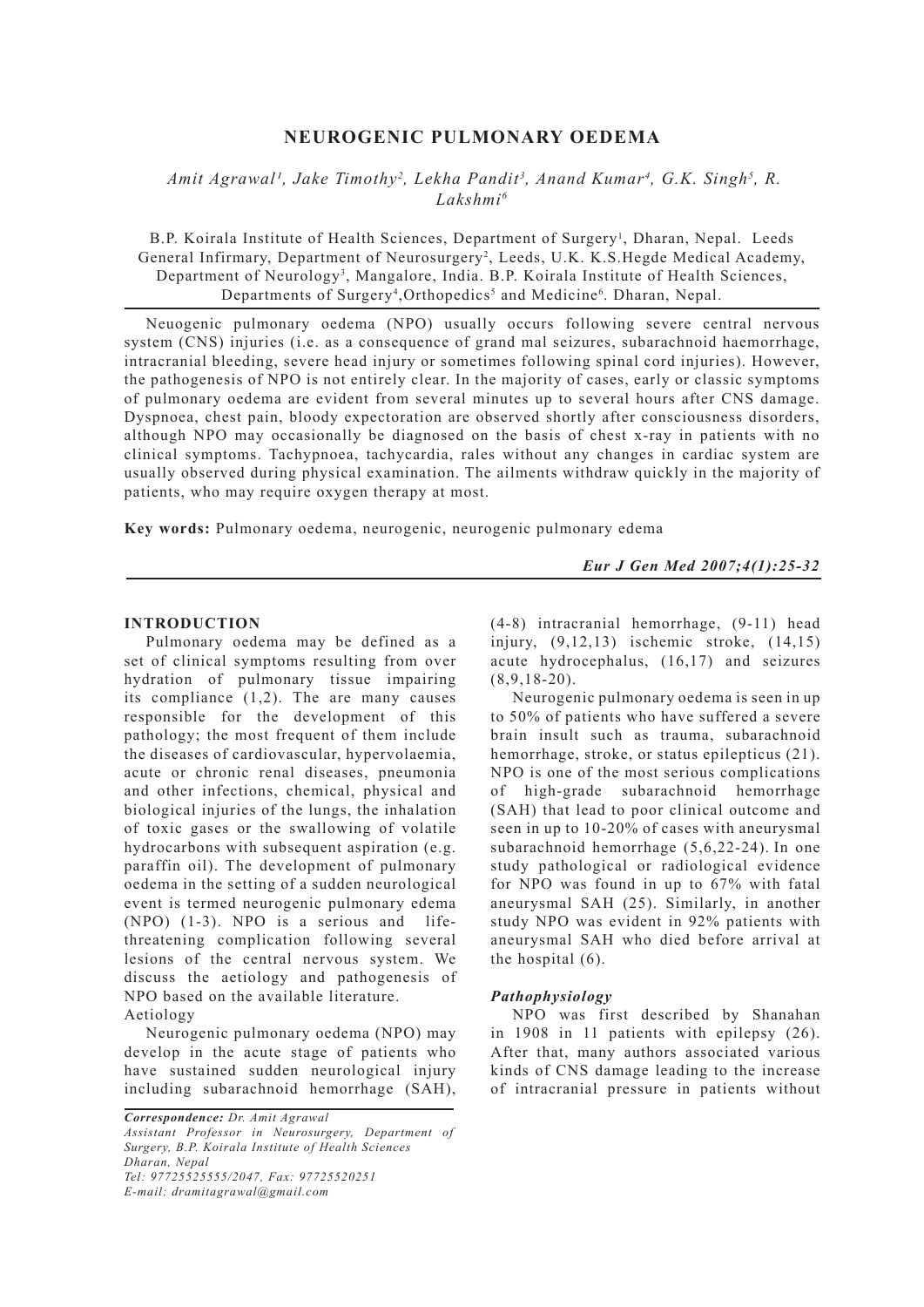primary changes in heart and lungs with subsequent pulmonary oedema (18,27- 29). However, despite a number of clinical and experimental studies, the mechanisms leading to NPO are not fully understood (30).

## *Hypothalamic injury*

NPO is thought to be related to a central sympathetic discharge as a consequence of acute hypothalamic dysfunction and medullary ischemia that can be induced by the intracranial stress due to rupture of an intracranial aneurysm or any other insult (8,22-25,31). Rapid elevation in intracranial pressure which stimulates the hypothalamus or subthalamic nucleus directly or indirectly, results in increased sympathetic activity, elevation of serum catecholamine level, and concurrence of NPO (22). This mechanism of NPO has been confirmed by the selective damage of hypothalamus (8,22-24). The most important factor affecting the occurrence of NPO is the severity of provoking event (22).

# *Deformation of medulla oblongata*

In some studies, deformation of the medulla oblongata by the ruptured vertebral artery aneurysm was found to be the cause of NPO. Deformation of medulla oblongata evokes the sympathetic tone and catecholamine surge. The dorsal nucleus and solitary nucleus of the vagus, located in the cat dorsal medulla oblongata, function as suppressors of sympathetic activity and the A1 (adrenergic) region located at the ventrolateral site of the medulla oblongata stimulates the dorsal nucleus and the solitary nucleus. Therefore, functional loss of the ventrolateral site of medulla oblongata evokes the catecholamine surge and sympathetic vasoconstriction (32- 35).

# *Role of pulmonary vasculature*

The contraction of pulmonary vessels may be caused by the stimulation of sympathetic system or it may well be an effect of massive release of catecholamines following CNS damage (18,36). The consequence of this fact is the elevation of systemic and pulmonary pressure and a simultaneous decrease of blood flow in the aorta (27,37). This increase of blood volume in pulmonary vessels and simultaneous elevation of pressure in pulmonary circulation leads to the damage of pulmonary endothelium and consequently, to a permeability defect (1,2,27,30). Neurally induced transient rise in intravascular pressure may damage the endothelium causing proteinrich plasma to escape into the interstitial and alveolar spaces. In humans, elevated pulmonary artery wedge pressures have been observed only in few cases. Pulmonary oedema can also develop with normal pulmonary artery wedge pressures, suggesting a neuralmediated, pressure-independent influence on capillary permeability (7,11,27,31,38).

# **Spinal cord injury and NPO**

NPO though uncommon can occur in patients with spinal cord injuries and an important co-factor of morbidity and mortality. NPO edema is characterized as an acute, protein-rich lung edema occurring shortly after spinal cord injury. Yet, the precise pathogenetic mechanisms, incidence and clinical significance of development of neurogenic pulmonary oedema remain unclear. There is evidence that the motor<br>cortex is involved in cardiovascular cortex is involved in cardiovascular adjustments associated with somatic motor activity, as it has functional connections with the CVL medulla, a brainstem region critically involved in the control of blood pressure and the regulation of plasma catecholamine levels (39-42).

The caudal ventrolateral medulla (CVL) sends projections to the spinal intermediolateral nucleus, where preganglionic neurons take control of heart and blood vessels (T2 segment) and adrenal medulla (T8 segment). Injury to the middle thoracic spine cord can probably justify the occurrence of haemodynamical disturbances and pulmonary oedema (39).

# *Role of neurotransmitters*

Nathan and Reis observed that arterial hypertension, elevated peripheral resistance, and diminished cardiac output were reversed to normal by alpha-receptor blockade with phentolamine. Also, these authors demonstrated that bilateral adrenalectomy, adrenal demedullation or adrenal denervation performed prior to producing the lesions in the hypothalamus prevented the development of arterial hypertension and pulmonary oedema, as well as the changes in peripheral resistance, cardiac output, and body temperature. Glazer and Ross observed noradrenergic (NE) bulbspinal innervation to midthoracic sympathetic preganglionic nuclei in the rat thoracic cord by immunocytochemical localization of dopamine-beta-hydroxylase, a specific NE antigen (43,44).

The rapid development of pulmonary edema that may occur in the rabbit after the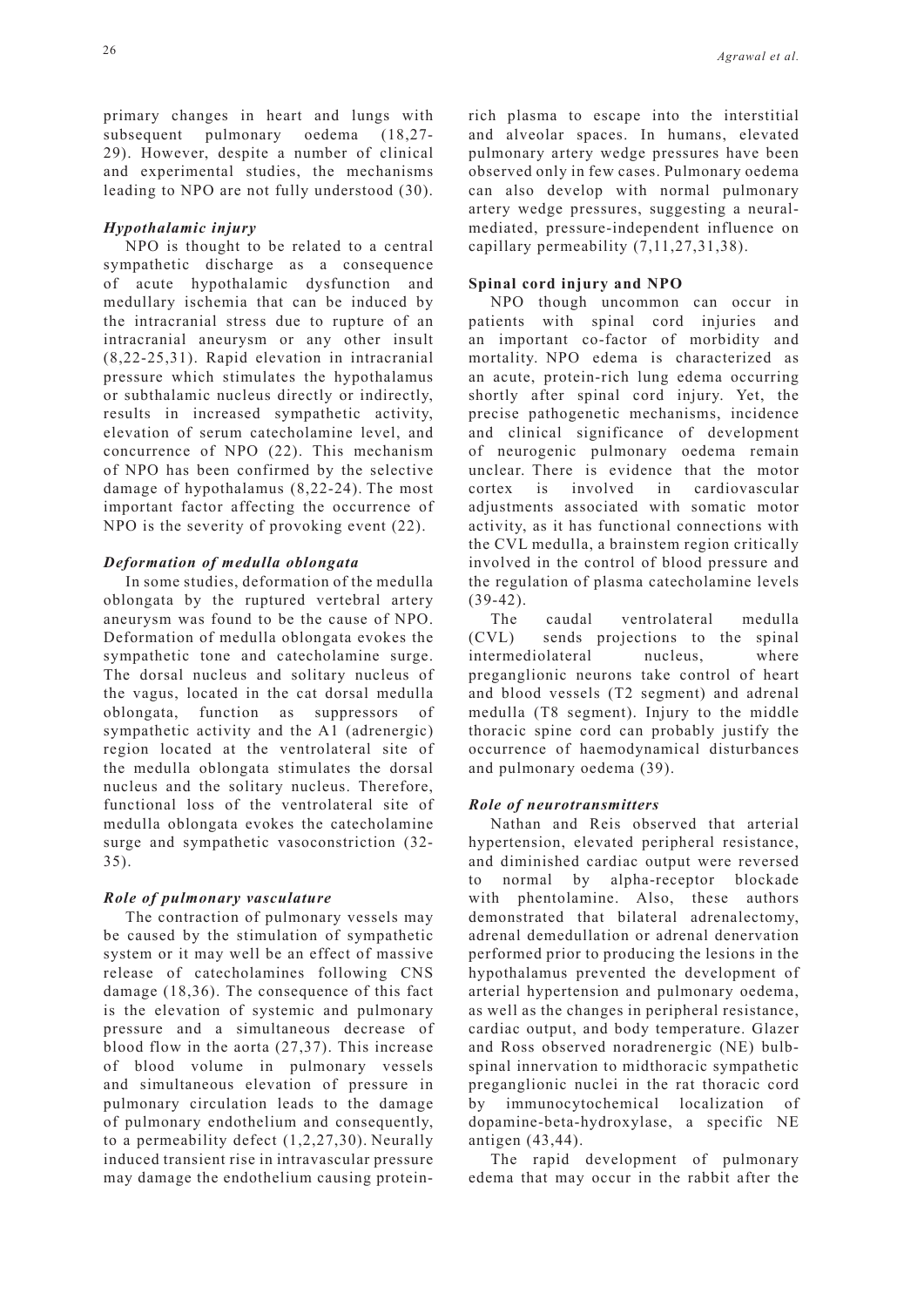intracisternal injection of fibrinogen and thrombin has classically been considered to result from a cholinergic mediated increase in vascular permeability. The conclusion for this study revealed that vagotomy had no protective effect but instead appeared to increase the amount of oedema development for a given degree of pulmonary hypertension  $(45)$ .

Widdicombe reported that the tracheabronchial vasculature is controlled by adrenergic, cholinergic and peptidergic nervous mechanisms. This author showed that sympathetic nerves release norepinephrine and neuropeptide Y (both of which are constrictor agents) while parasympathetic nerves release acetylcholine and usually vasoative intestinal polypeptide (both of which are vasodilators). Activation of pulmonary C-fiber receptors may cause a powerful vasodilatation, mainly via sympathetic motor nerves, and cardiac and chemoreceptor reflexes also influence airway vascular tone. Sensory nerves in the airway mucosa are responsible for local axon reflexes and these nerves contain neuropeptides such as substance P, neurokinins A and B, and calcitonin gene-related peptide (all these neuropeptides are powerful vasodilators) (46).

The neuropeptide Y is believed to be an important mediator in neurogenic pulmonary oedema, responsible for the increased pulmonary vascular permeability and differences in receptor modulation. Injection of ibotenic acid, a glutamate agonist, into the ventral medullary raphe (VMR), especially the nucleus raphe magnus, of the rat produced respiratory failure and death following a predictable course of events, but pre-treatment with PPP, a sigma receptor agonist, or scopolamine, a muscarinic cholinergic antagonist, prevented pulmonary failure and death. Based on these results, preliminary pharmacological studies suggest that disruption of glutamatergic and cholinergic mechanisms mediates the lethal pulmonary phenomenon. Imaizumi et al. had always investigated the role of the caudal ventrolateral medulla (CVL) in rats (47-49).

The use of neuro-excitatory (L-glutamate) and neuro-inhibitory (muscimol) agents into the depressor region of the CVL of anesthetized rabbits indicated that the sympathoinhibitory neurons in the CVL medulla tonically suppress the activity of sympathetic preganglionic neurons controlling myocardial contractility as well as peripheral vasomotor tone, and that dysfunction of these

medullary neurons could underlie some forms of experimental hypertension (50). It was proposed that neurogenic pulmonary edema is a functional disturbance provoked by adverse stimuli from outside the lungs and that in the rat the primary afferent fiber is essential to the production of this entity based on the effect of neonatal capsaicin treatment (to destroy unmyelinated C-fibers) on neurogenic pulmonary-oedema from fluid-percussion brain injury in the adult-rat (51).

It was suggested that when endothelium derived relaxing factor (EDRF) release is inhibited during massive sympathetic nervous system activity, pulmonary vascular resistance is markedly increased, which causes the right ventricle to fail. The reduced right ventricular output maintains pulmonary microvascular pressure below levels required for oedema development (52). Another study revealed that intracranial hypertension elicits vasoconstriction of the systemic and pulmonary resistance and capacitance vessels and the major cause of volume and pressure loading in the pulmonary circulation is acute left ventricular failure resulting in a dramatic decrease in aortic flow (53).

The intrathecal injection of endothelins to conscious rats was found to cause respiratory arrest. The increase of pulmonary vascular permeability and oedema induced by endothelin-1 are due to an intense pulmonary vasoconstriction mediated by alpha-adrenoceptors, following the release of catecholamines in response to the activation of endothelin receptor in the spinal cord. This central phenomenon seems to be reflexogenic, including the involvement of primary afferent C-fibers and spinal cord ascending fibers to the brain (54).

Hamdy et al. (55) used fibrinogen and thrombin injected into the rat's cisterna magna to induce neurogenic pulmonary edema. They observed that neuropeptide Y has a relationship to the high protein concentration ratio or to increased pulmonary vascular permeability, which consequently may contribute to the development of neurogenic pulmonary oedema in rats.

### *ECG changes*

Many patients developed QT prolongation, a finding that is often observed in subarachnoid hemorrhage and other sudden neurologic events (56). The release of catecholamines during the ictus may induce this conduction disturbance and cause cardiac pump failure (7). Mayer et al. described echocardiographic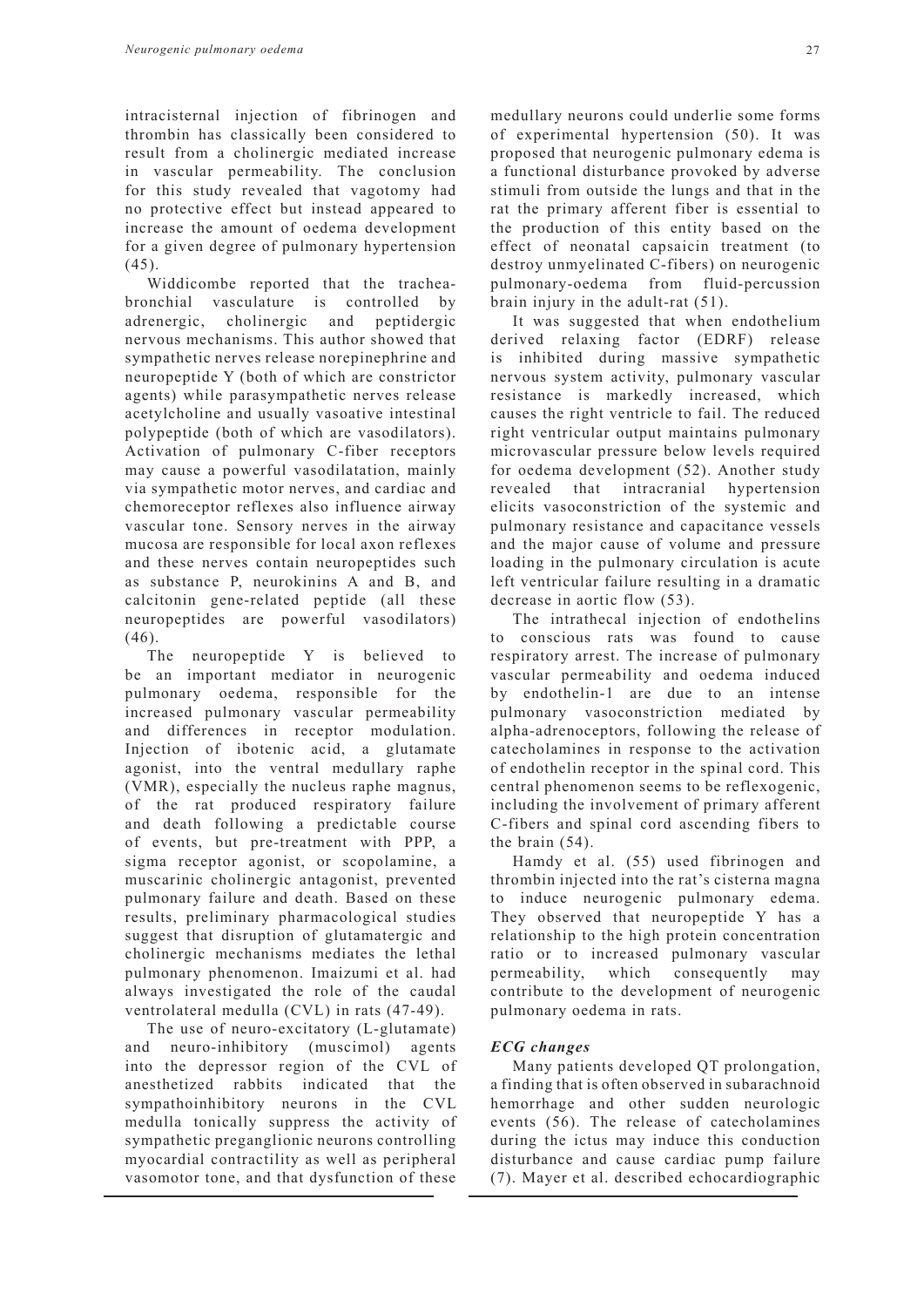evidence of reduced left ventricular function, border line CK-MB elevation, various ECG changes and persistent T wave inversions in their series of five patients with SAH and NPO (7).

## *Chest X-ray*

Chest radiographs in patients with neurogenic pulmonary oedema usually do not identify features that could distinguish hydrostatic from increased permeability as the mechanism of pulmonary edema (57).

## *Clinic*

Clinical symptoms of NPO may be observed a few seconds or minutes after the seizure (1,27,30). Symptoms can subside quickly, and therefore, some of the patients do not display all the expected symptoms after being transported to hospital. Patients with pulmonary oedema usually complain of difficulties in breathing, cough, chest pain and bloody expectoration of medium intensity. Physical examination usually reveals tachypnoea, tachycardia, rales above the lungs, without evident signs of cardiac insufficiency (1,2,11). In the case of intensive after-load, considerable burdening of left ventricle and its failure may be observed. Left ventricular failure develops as a result of beta-adrenergic activation, negative inotropic CNS effect on the heart (increased tension of vagus nerve and/or poor function of alpha-adrenergic system) (2,30). The elevation of body temperature and moderate leucocytosis may also be observed. Chest x-ray reveals the features of pulmonary oedema, which diminishes within the following 24–48 hours  $(1,2,58)$ .

## *Differential diagnosis*

Other cardiogenic, neurogenic, or toxic causes of pulmonary oedema should be excluded. In obscure cases the presence of toxins such as cocaine, amphetamines or opiates should be screened. Family and patient interviews and a physical examination to exclude intoxication as a cause of illness should not be forgetten. Viral pneumonia should also be excluded (59). Differentiation of neurogenic pulmonary oedema from simple fluid overload or post-extubation oedema may be difficult if not impossible in trauma patients or immediately following surgery. Therefore, the diagnosis of neurogenic pulmonary oedema is obtained by exclusion. Its cause remains controversial but probably involves a combination of factors associated with hydrostatic oedema and factors associated with permeability oedema without diffuse alveolar damage. The cellular mechanisms that cause capillary leakage are also not well understood. Modifications in autonomic pathways are probably the cause of sudden, significant increases in microvascular pressure in the lungs, particularly in the pulmonary venules. This leads to reduced venous outflow, which in turn causes pulmonary capillary and arterial hypertension (60). In addition, there are probably direct effects of various mediators that cause leakage of vascular endothelial cells and cell junctions. Patients may present with varying degrees of dyspnea, tachypnea, and cyanosis shortly after suffering the brain insult. These signs and symptoms decrease and disappear rapidly in most cases. Conventional chest radiography demonstrates the presence of bilateral, rather homogeneous airspace consolidations, which predominate at the apices in about 50% of cases. More recently, some authors have observed the predominance of diffuse pulmonary oedema that is rather inhomogeneous in distribution (21). Radiologic findings in neurogenic pulmonary edema also disappear within 1–2 days, thereby confirming the absence of any associated diffuse alveolar damage (60).

### *Management*

According to the literature, two therapeutic points are the most important in the control of the problem: the first is respiratory support and the second is the haemodynamic improvement. This knowledge is of great importance due to the need to learn more about the subject and how to solve the life-threatening complication in patients with neurogenic pulmonary oedema (39). The treatment of NPO is non-specific and it is based on oxygen therapy, diuretics, possibly antibiotics, bronchodilating agents and digitalis preparations, just as in the case of pulmonary oedema of different aetiology. Soon after the introduction of such treatment, clinical improvement can be observed. In spite of this, mechanical ventilation and appropriate monitoring of pressure in pulmonary microvessels may occasionally be necessary (1). It should be remembered, however, that positive end-expiratory pressure (PEEP) may be the cause of intracranial pressure increase (58). Animal studies suggest that alpha-adrenergic blockers can be useful in the prevention of NPO (58). Circulatory and renal diseases as well as toxic pulmonary damage are to taken into account during differentiation diagnostics and other causes of pulmonary oedema is to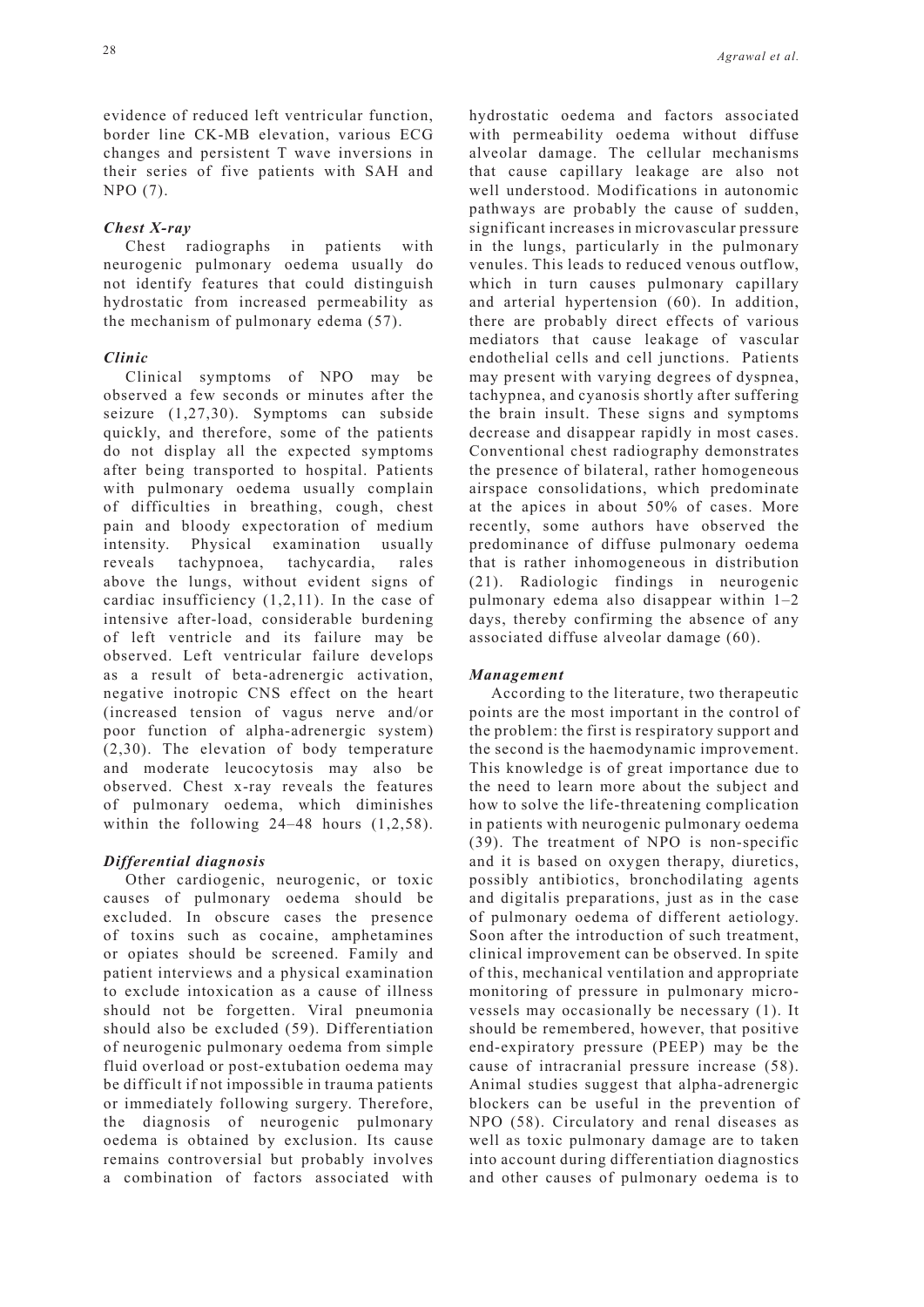Studies showing that it is possible to pharmacologically increase the rate of alveolar fluid reabsorption suggest that it might eventually be possible to devise therapies designed to promote alveolar fluid reabsorption and consequently improve gas exchange and oxygenation in patients with alveolar flooding. In this regard, interest has been expressed in the possible use of beta 2 adrenergic agonist therapy in such patients (63). The observation that edema resolution in NPO appears to be naturally accelerated by an endogenous beta 2-adrenergic agonist raises questions as to whether it will be possible to make clinically useful improvements in the rate of recovery from alveolar flooding in patients with NPO or other forms of edema in which alveolar liquid clearance (ALC) has been found to be endogenously accelerated  $(64)$ .

Whether knowing the precise cause in individual patients is important, is a matter of conjecture. Our patient had moderate pulmonary hypertension and a low-normal cardiac index, suggesting a degree of left ventricular impairment. However, PAWP was 18 mm Hg at its highest, a borderline figure for the diagnosis of cardiogenic pulmonary oedema.

In addition, the introduction of inotropic support did not affect pulmonary artery pressure, PAWP or oxygenation, again suggesting that left ventricular dysfunction was not a major component of the pathophysiology. As well as being a direct threat to life, the severe hypoxia that results from NPO may worsen the neurological injury (65).

Positive pressure ventilation and the use of high levels of PEEP are frequently required and may worsen cerebral perfusion (and therefore outcome) by reducing cardiac output and by impeding cerebral venous drainage. Any therapy that substantially improves oxygenation and allows a reduction in mean airway pressure and duration of mechanical ventilation may improve survival and neurological recovery (65). The results of a study suggest that an increase in alveolar epithelial sodium transport produced by endogenous epinephrine may play a significant role in promoting the rapid recovery. First, Sakuma and coworkers have recently found that terbutaline increases ALC in resected human lung lobes, indicating that alveolar epithelial sodium transport is capable of being upregulated by beta 2 stimulation in humans.

The increase in ALC could be prevented with propranolol, a beta-adrenergic antagonist. Second, patients with NPO may exhibit elevated plasma and urinary catecholamine concentrations (1). Finally, NPO generally resolves relatively quickly (24 to 72 h) in patients who survive the initial CNS insult (1), suggesting that ALC may be upregulated. Taken together, these observations suggest that the ability to remove sodium and water from the airspaces might be upregulated in patients with NPO (66). NPO incidents are extremely rare after the seizures, particularly in children, but it should be kept in mind that these incidents have life-threatening potential (18,29). Although clinical course of NPO is usually dramatic but short, the cases of 'fulminant' pulmonary oedema leading to patient's death are also described (1,2,62). Mechanical ventilation in the prone position improves oxygenation in  $~10\%$  of patients with acute lung injury (ALI) or acute respiratory distress syndrome (ARDS) (65,67). It is still generally felt, however, that prone ventilation is an appropriate therapy that may benefit subgroups of patients or improve outcome if used early (68). Although prone ventilation is generally safe, the presence of traumatic brain injury (TBI) is a relative contraindication; there is anecdotal evidence that in such patients, with reduced intracranial compliance, prone positioning increases intracranial pressure. There are experimental data that show an increase in intracranial pressure during partial prone positioning in patients with TBI (69). In patients with poor grade SAH, a high proportion will have raised intracranial pressure (70).

### *Conclusions*

Neurogenic pulmonary oedema is an uncommon complication of severe neurological injury. There have been many attempts to understand the pathophysiological events which can cause such devastating injury systemically. Although, in general it has been associated with a discharge of sympathetic activity, the above review concludes that there are many potential mechanisms that may cause NPO, likewise, potential treatments will only come with further understanding of these mechanisms.

### **REFERENCES**

- 1. Colice GL. Neurogenic pulmonary edema. Clin Chest Med 1985;6:473-89
- 2. Colice GL. Neurogenic pulmonary edema. Am Rev Respir Dis 1984;130:941-8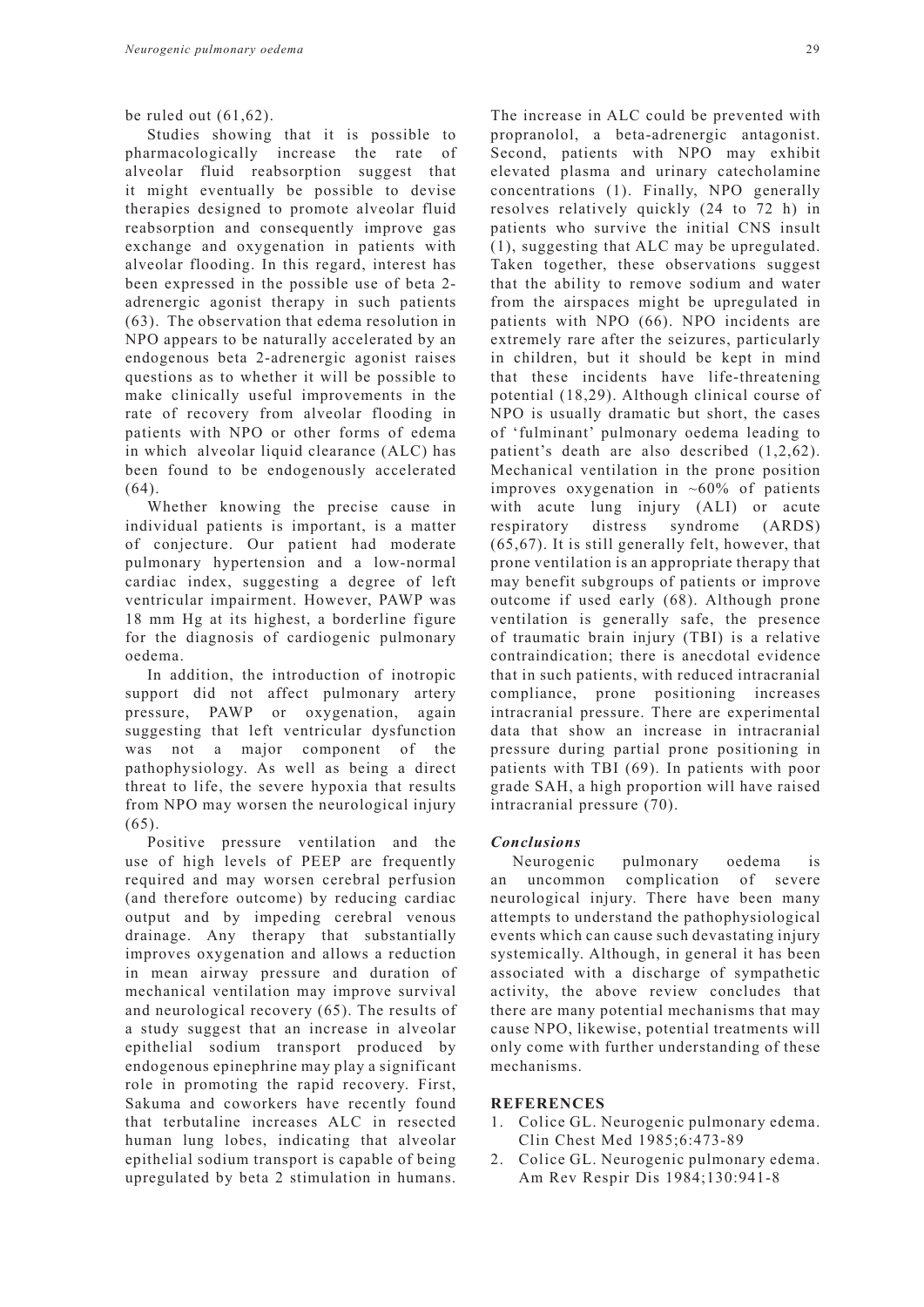- 3. Simon RP. Neurogenic pulmonary edema. Neurol Clin 1993;11:309-23
- 4. Ezura M, Takahashi A, Ogasawara K, Yoshimoto T. Intra-aneurysmal GDC embolization followed by intrathecal tPA administration for poor-grade basilar tip aneurysm. Surg Neurol 1997;47:144–8
- 5. Fujimura M, Seki H, Sugawara T, Tomichi N, Oku T, Higuchi H. Anomalous internal carotid arteryanterior cerebral artery anastomosis associated with fenestration and cerebral aneurysm. Neurol Med Chir 1996;36:229–33
- 6. Schievink WI, Wijdicks MD, Parisi JE, Piepgras DG, Whisnant JP. Sudden death from aneurysmal subarachnoid hemorrhage. Neurology 1995;45:871–4
- 7. Mayer SA, Fink ME, Homma S, et al. Cardiac injury associated with neurogenic pulmonary edema following subarachnoid hemorrhage. Neurology 1994;44:815-20
- 8. Pender ES, Pollack CJ. Neurogenic pulmonary edema: case reports and review. J Emerg Med 1992;10:45-51
- 9. Ducker TB. Increased intracranial pressure and pulmonary edema: Clinical study of 11 patients. J Neurosurg 1968 28: 112–7
- 10. Weisman SJ. Edema and congestion of the lungs resulting from intracranial hemorrhage. Surgery 1939;6:722-9
- 11. Carlson RW, Schaeffer RJ, Michaels SG, et al. Pulmonary edema following intracranial hemorrhage. Chest 1979;75: 731-4
- 12. Solander S, Ulhoa A, Vinuela F, et al. Endovascular treatment of multiple intracranial aneurysms by using Guglielmi detachable coils. J Neurosurg 1999;90:857–64
- 13. Wohns RN, Tamas L, Pierce KR, et al. Chlorpromazine treatment for neurogenic pulmonary edema. Crit Care Med 1985; 13:210-11
- 14. Cohen JA, Abraham E. Neurogenic pulmonary edema: a sequela of nonhemorrhagic cerebrovascular accidents. Angiology 1976; 27:280-92
- 15. Harari A, Rapin M, Regnier B, et al. Normal pulmonary-capillary pressures in the late phase of neurogenic pulmonary oedema [letter]. Lancet 1976;1:494
- 16. Findler G, Cotev S. Neurogenic pulmonary edema associated with a colloid cyst in the third ventricle: case report. J Neurosurg 1980;52:395-98
- 17. Braude N, Ludgrove T. Neurogenic pulmonary oedema precipitated by

induction of anaesthesia. Br J Anaesth 1989; 62:101-03

- 18. Terrence CF, Rao GR, Perper JA. Neurogenic pulmonary edema in unexpected, unexplained death of epileptic patients. Ann Neurol 1981;9: 458–64
- 19. Ohlmacher AP. Acute pulmonary edema as a terminal event in certain forms of epilepsy. Am J Med Sci 1910;139:417-22
- 20. Bonbrest HC. Pulmonary edema following an epileptic seizure. Am Rev Respir Dis 1965;91:97-100
- 21. Ell SR. Neurogenic pulmonary edema: a review of the literature and a perspective. Invest Radiol 1991;26:499–506
- 22. Watanabe T, Sekiguchi K, Inoue A, Taniguchi Y, Sato S. Clinical evaluation of neurogenic pulmonary edema following acute stage of subarachnoid hemorrhage. No Shinkei Geka 1992;20:417–22
- 23. Di Giugno G, Rosa G. Neurogenic pulmonary edema during subarachnoid hemorrhage. Minerva Anestesiol 1998;64: 229–30
- 24. Kin H, Ogihara R, Tomita S, et al. Acute pulmonary edema following rupture of intracranial aneurysm. Neurol Med Chir 1981;1:313–20
- 25. Weir B. Pulmonary edema following fatal aneurysmal rupture. J Neurosurg 1978;49:502–7
- 26. Shanahan WT. Acute pulmonary edema as a complication of epileptic seizures. NY Med J 1908; 37:54-6
- 27. Theodore J, Robin ED. Speculations on neurogenic pulmonary edema (NPO). Am Rev Respir Dis 1976;113:405-11
- 28. Fein IA, Rackow EC. Neurogenic pulmonary edema. Chest, 1982; 81: 318- 20
- 29. Lear GH. Neurogenic pulmonary oedema. Acta Paediatr Scand 1990;79:1131-3
- 30. Malik AB. Mechanisms of neurogenic pulmonary edema. Circ Res 1985;57:1- 18
- 31. Yabumoto M, Kuriyama T, Iwamoto M, et al. Neurogenic pulmonary edema associated with ruptured intracranial aneurysm: case report. Neurosurgery 1986;19:300-04
- 32. Geiger H, Naraghi R, Schobel HP, Frank H, Sterzel RB, Fahlbusch R. Decrease of blood pressure by ventrolateral medullary decompression in essential hypertension. Lancet 1998;352(9126):446–9
- 33. Jannetta PJ, Segal R, Wolfson SK Jr: Neurogenic hypertension: etiology and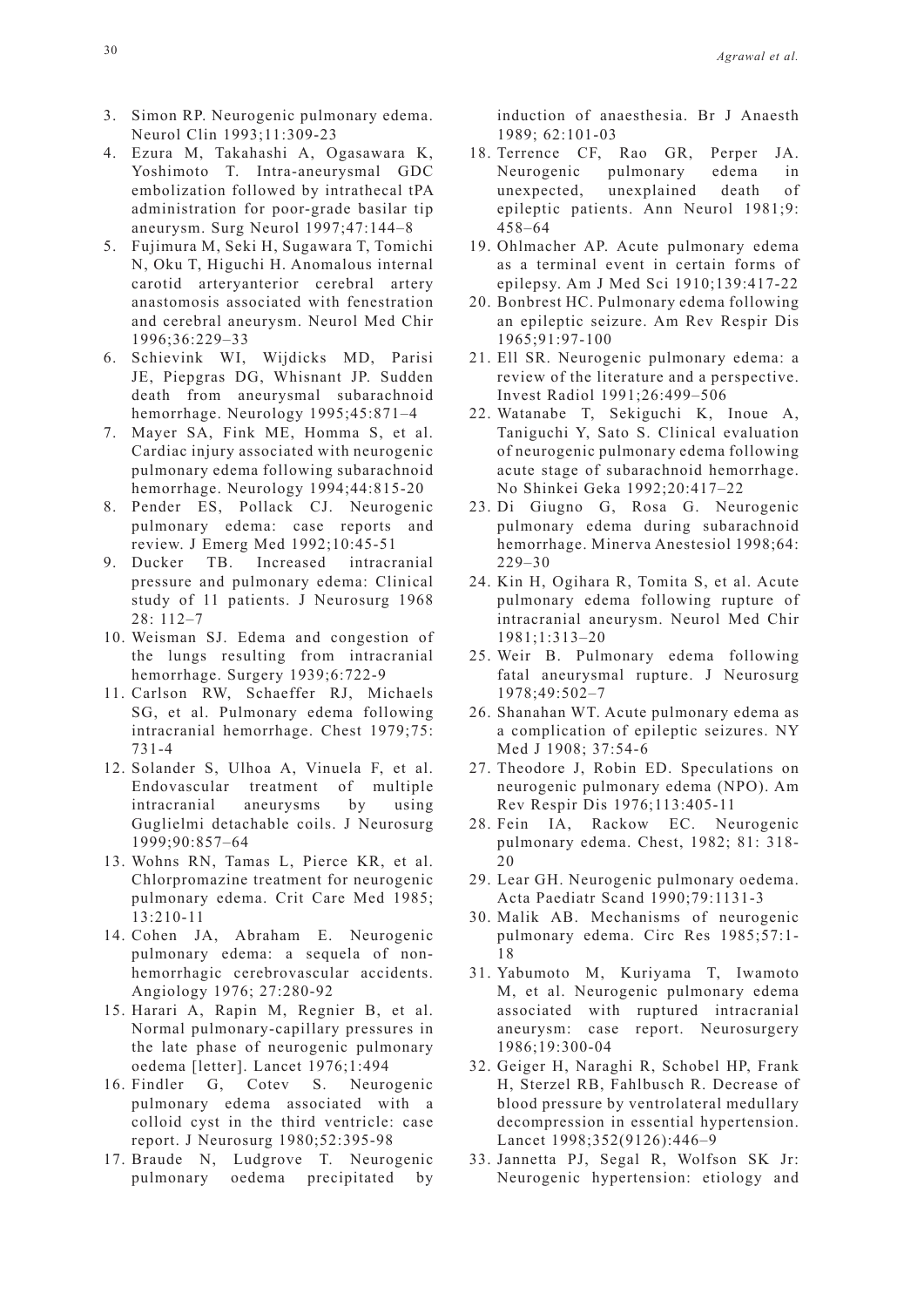surgical treatment. I. observations in 53 patients. Ann Surg 1985;201:391–8

- 34. Levi EI, Clyde B, McLaughlin MR, Jannetta PJ. Microvascular decompression of the left lateral medulla oblongata for severe refractory neurogenic hypertension. Neurosurgery 1998;43:1-9
- 35. Ochiai H, Yamakawa Y, Kubota E. Deformation of the ventrolateral medulla oblongata by subarachnoid hemorrhage from ruptured vertebral artery aneurysms causes neurogenic pulmonary edema. Neurol Med Chir 2001;41:529-35
- 36. Maron MB. A canine model of neurogenic pulmonary edema. J Appl Physiol 1985; 59:1018-25
- 37. Sarnoff SJ, Sarnoff LC. Neurohemodynamics of pulmonary edema. Dis Chest 1952;22:685-96
- 38. Wray NP, Nicotra MB. Pathogenesis of neurogenic pulmonary edema. Am Rev Respir Dis 1978;118:783-6
- 39. Filho MBL, Morandin RC, de Almeida AR, et al. Hemodynamic parameters and neurogenic pulmonary edema following spinal cord injury. Arq Neuropsiquiatr 2005;63(4):990-6
- 40. Fontes RBV, Aguiar PH, Zanetti MV, Andrade F, Mandel M, Teixeira MJ. Acute neurogenic pulmonary edema: case reports and literature review. J Neurosurg Anesthesiol 2003;15:144-50
- 41. Schwarz S, Schwab S, Keller E, Bertram M, Hacke W. Neurogenic impairment of cardiopulmonary function in acute cerebral lesions. Nervenarzt 1997;68: 956-62
- 42. Solokhin EV, Belova TS, Naumov MR, et al. Morphological changes in lungs of patients with spinal injuries died in hospital. Sud Med Ekspert 2000;43:17-9
- 43. Nathan MA, Reis DJ. Fulminating arterial hypertension with pulmonary edema from release of adrenomedullary catecholamines after lesions of the anterior hypothalamus in the rat. Cir Res 1975;37:226-35
- 44. Glazer EJ, Ross LL. Localization of noradrenergic terminals in sympathetic preganglionic nuclei of the rat: demonstration by immunocytochemical localization of dopamine-betahydroxylase. Brain Res 1980;185:39-49
- 45. Bosso FJ, Lang SA, Maron MB. Role of hemodynamics and vagus nerves in development of fibrin-induced pulmonaryedema. J Appl Physiol 1990;69:2227-32
- 46. Widdicombe JG. Neural control of airway

vasculature and edema. Am Rev Resp Dis 1991;143(Suppl):S18-S21

- 47. Leal MB Filho, Morandin RC, Almeida AR, et al. Importance of anesthesia for the genesis of neurogenic pulmonary edema in spinal cord injury. Neurosci Lett 2005;373:165-70
- 48. Carruth MK, Fowler AA, Fairman RP, Mayer DJ, Leichnetz GR. Respiratoryfailure without pulmonary-edema following injection of glutamate agonist into the ventral medullary paphe of the rat. Brain Res Bull 1992;28:365-78
- 49. Imaizumi T, Granata AR, Benarroch EE, Sved AF, Reis DJ. Contributions of arginine vasopressin and the sympathetic nervous system to fulminating hypertension after destruction of neurons of caudal ventrolateral medulla in the rat. J Hypertens 1985;3:491-501
- 50. Drolet G, Chalmers J, Blessing W. Vasodepressor neurons in medulla alter cardiac contractility and cardiac output. Hypertension 1993;21:210-5
- 51. Levasseur JE, Patterson JL, Garcia CI, Moskowitz MA, Choi SC, Kontos HA. Effect of neonatal capsaicin treatment on neurogenic pulmonary-edema from fluidpercussion brain injury in the adult-rat. J Neurosurg 1993;78:610-8
- 52. Pilati CF, Maron MB, Bosso FJ. Role of EDRF in the cardiopulmonary dysfunction produced by massive sympathetic activation. J Appl Physiol 1995;78:1642-50
- 53. Chen HI. Hemodynamic mechanisms of neurogenic pulmonary edema. Biol Sig 1995;4:186-92
- 54. Poulat P, Couture R. Increased pulmonary vascular permeability and oedema induced by intrathecally injected endothelins in rat. Eur J Pharmacol 1998;344:251-9
- 55. Hamdy O, Nishiwaki K, Yajima M, et al. Presence and quantification of neuropeptide Y in pulmonary edema fluids in rats. Exp Lung Res 2000;26: 137-47
- 56. Samuels MA. Neurally induced cardiac damage: definition of the problem. Neurol Clin 1993;11:273-92
- 57. Aberle DR, Wiener KJ, Webb WR, et al. Hydrostatic versus increased permeability pulmonary edema: diagnosis based on radiographic criteria in critically ill patients. Radiology 1988;168:73-9
- 58. Darnell JC, Jay SJ. Recurrent postical pulmonary edema: a case report and review of the literature. Epilepsia 1982;